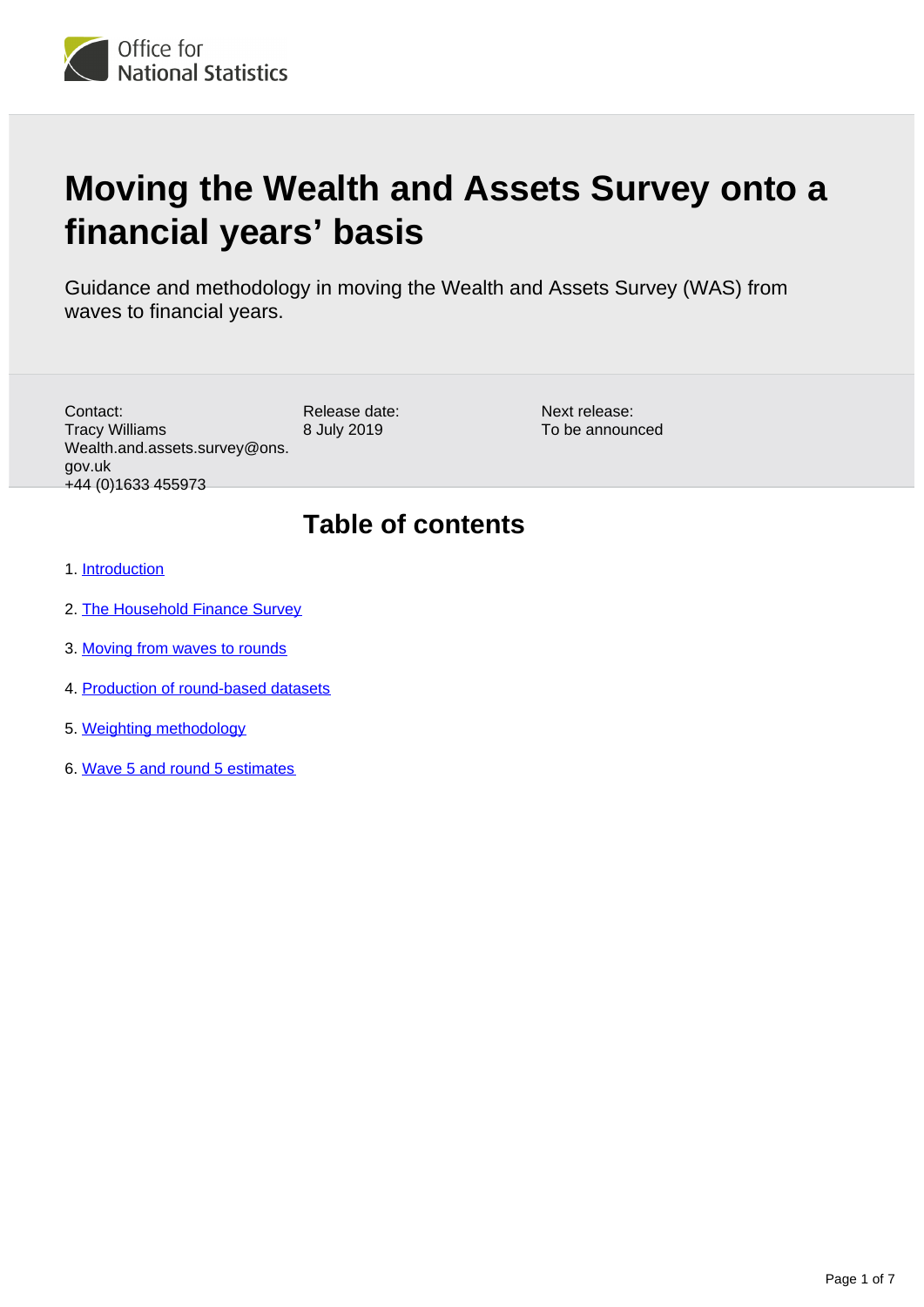## <span id="page-1-0"></span>**1 . Introduction**

The Wealth and Assets Survey (WAS), which commenced in July 2006, covered a two-year period that started in July and ended in June two years later. This periodicity is referred to as a "wave". Wave 1 of the survey covered the period July 2006 to June 2008 with this periodicity maintained until wave 5, which covered the period July 2014 to June 2016.

The survey period is now moving to a two-year, financial year-based periodicity (April to March) with this periodicity being referred to as a "round". Therefore, round 6 will cover the period April 2016 to March 2018. This move to a two-year, financial year basis allows WAS to be integrated with other household financial surveys that are based on financial years. This allows WAS to be analysed on a consistent basis alongside other components included within other household financial surveys (income and expenditure).

## <span id="page-1-1"></span>**2 . The Household Finance Survey**

As part of the Office for National Statistics (ONS) Data Collection Transformation Programme (DCTP), several surveys have been brought together to form the Household Finance Survey (HFS). The aim of this survey is to provide coherent data on household incomes, consumption and wealth. The survey will comprise a core set of questions covering topics such as economic activity, housing, tenure, income (and benefits), pensions and investments and material deprivation. There will be modules covering topics on detailed income, consumption and wealth, as well as areas of policy interest.

The development of the HFS has taken an iterative approach, which started with the integration in 2017 of the Living Costs and Food (LCF) survey and Survey on Living Conditions (SLC) sample designs, and the harmonisation of questions about employment, income and material deprivation. This development supported the production of coherent, precise income and living conditions statistics from the combined surveys. The combined annual sample size of these two surveys is approximately 17,000 households.

The next stage of development involves integrating WAS. This would add a further 9,000 to 10,000 households per year.

The survey periods for both the LCF and the SLC are based on financial years. For WAS to become part of the HFS, the survey period needed to move to a financial year basis.

The Household Finance Survey Model is shown in Figure 1.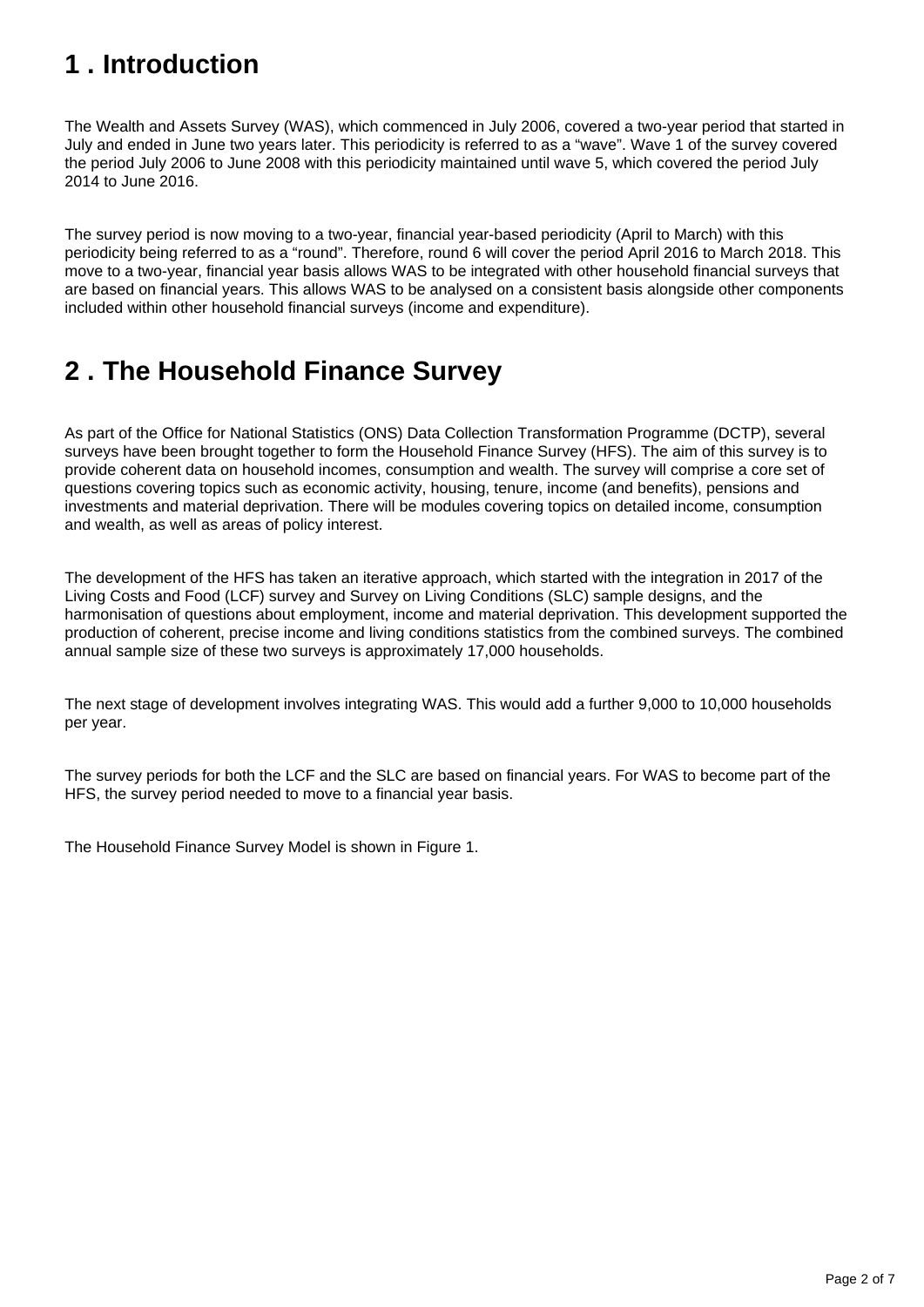#### **Figure 1: Household Finance Survey model**



Data available longitudinally

**Source: Office for National Statistics**

## <span id="page-2-0"></span>**3 . Moving from waves to rounds**

Wave 6 of the Wealth and Assets Survey (WAS) started in July 2016 but ran for only 21 months to March 2018.

Data for round 6, covering the period April 2016 to March 2018, will comprise the last three months of wave 5 (April to June 2016) and 21 months of wave 6 (July 2016 to March 2018).

Round 7 of WAS commenced in April 2018 and will run for two years (ending in March 2020). A level of integration took place with the other HFS surveys, with a common sample being drawn for all three surveys, and harmonisation of some income questions across the surveys.

WAS will continue to use a two-stage or "clustered" approach to sampling with postcode sectors being the primary sampling units (PSUs) for the survey. Previously, PSUs were randomly selected from the Postcode Address File (PAF) and addresses randomly selected from within each of these.

In future, to integrate the WAS sample with the HFS, addresses will be selected from within the previous year's SLC PSUs. This improves the efficiency of fieldwork as interviews will already need to be conducted in these areas for the next round of SLC. Where there are not enough SLC PSUs then LCF PSUs will be used instead. To ensure the same address is not selected for more than one survey, every time an address is selected for a social survey it becomes ineligible for selection for any other social survey for a period of time.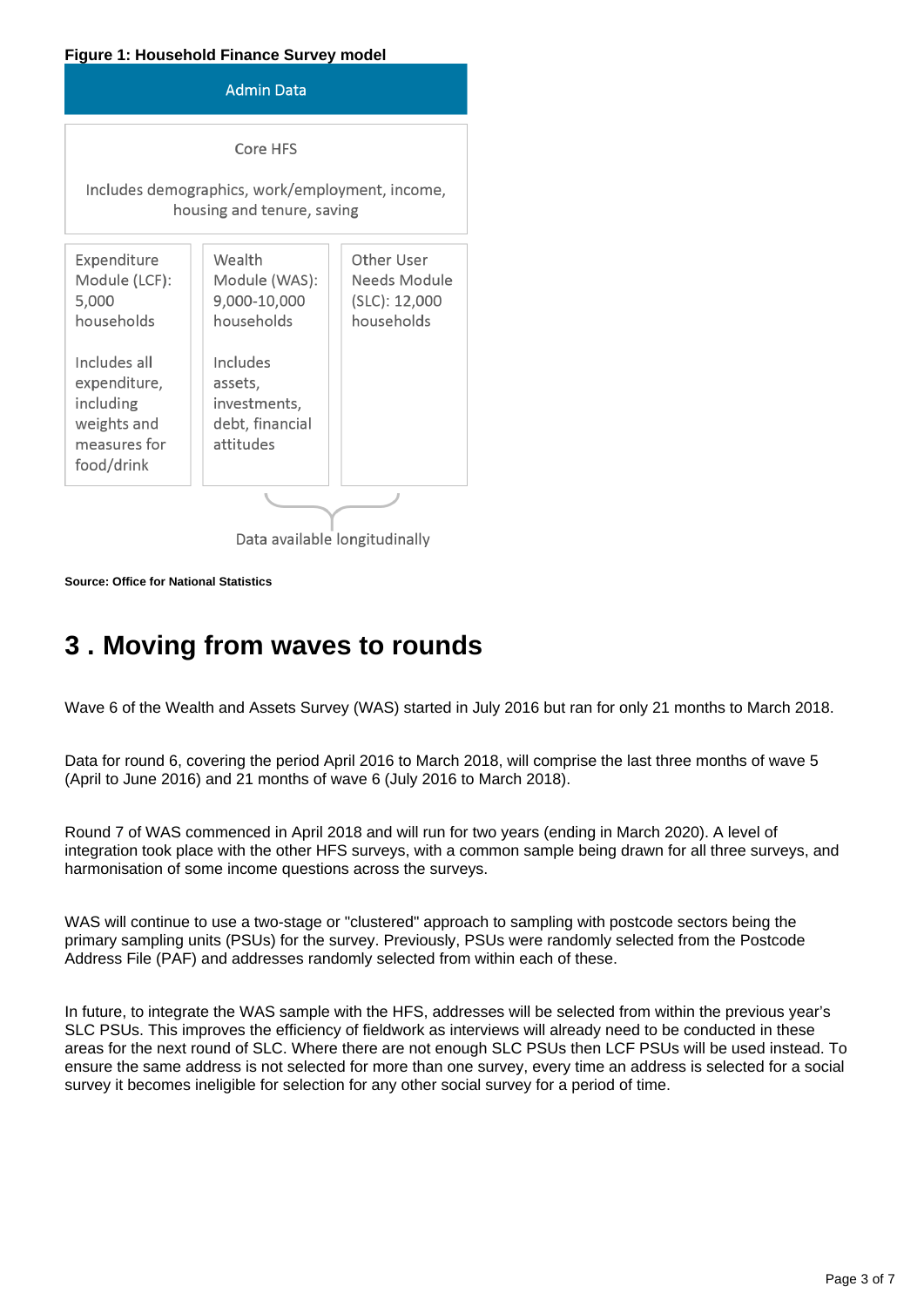### **The "overlap" period**

The change to financial years will lead to a shift in the WAS time series. To assess the effect on WAS, estimates have been produced for a common "overlap" period: both wave 5 (July 2014 to June 2016) and round 5 (April 2014 to March 2016) [datasets](https://www.ons.gov.uk/peoplepopulationandcommunity/personalandhouseholdfinances/incomeandwealth/bulletins/wealthingreatbritainwave5/2014to2016/relateddata) have been produced. Estimates have been presented later in this article and a full set of datasets is available.

Many processing practices have changed over the life of the survey and it is not practical to produce round-based estimates historically. In particular, the weighting process was only fully automated in wave 5 and before this contained many manual steps. Therefore, round-based estimates will start from round 5 onwards. Longitudinal analysis is still possible and is discussed in detail within the section Longitudinal weighting of the survivors' dataset.

## <span id="page-3-0"></span>**4 . Production of round-based datasets**

Round 5 and round 6 datasets will be based on a mixture of original wave-based datasets. Each wave of the survey has a unique questionnaire and therefore each of these round-based datasets will be based on two questionnaires. While there may be some changes in the questionnaires, the derived variables for the key wealth estimates have not changed over this period. The aim is to collect the same data, though in some cases the exact questions asked may differ slightly.

On the round 5 datasets, the question variables will be included with the W4 or W5 suffix. Where wave 4 and wave 5 derived variables are consistent, the variables will be renamed with an R5 suffix at the end. Where a consistent round 5 derived variable cannot be created, the wave 4 and wave 5 derived variables will remain on the dataset with a W4 or W5 suffix. All wave 5 derived variables were also created in wave 4 so a round 5 version can be created.

There are some wave 4 derived variables that were not created in wave 5. These are only "interim" derived variables, which are variables created to produce the final derived variables needed for analysis. For example, the interim derived variables for the value of all cars, value of all motorbikes and value of all vans was created on the wave 4 dataset, as well as the final derived variable for value of all motor vehicles; in wave 5 (and therefore round 5) there is only the final derived variable for the value of all motor vehicles.

For round 6, there will be a small number of derived variables which cannot be created consistently across wave 5 and wave 6 as the necessary questions were not included on the wave 5 questionnaire (for example DVTOT Mort\_int1w6 – Annual mortgage interest from main home) or the input questions differed considerably, and a variable is renamed between waves to indicate the inconsistency. A full list of derived variables which cannot be created for round 6 will be published alongside the round 6 datasets with details of any inconsistencies. If necessary, advice will be given on how problematic variables might best be analysed.

There are many variables on the datasets which do not feed into derived variables but are useful in their own right, for example debt burden and other opinion-type questions. These will be on the round 5 dataset with a W4 or W5 suffix and analysts will need to ensure their consistency before using them by renaming both with an R5 suffix. Where there are differences, analysts will need to decide if the differences are enough to affect any analyses undertaken.

## <span id="page-3-1"></span>**5 . Weighting methodology**

This section considers the current weighting strategy and the revised approach taken to produce financial yearbased weights.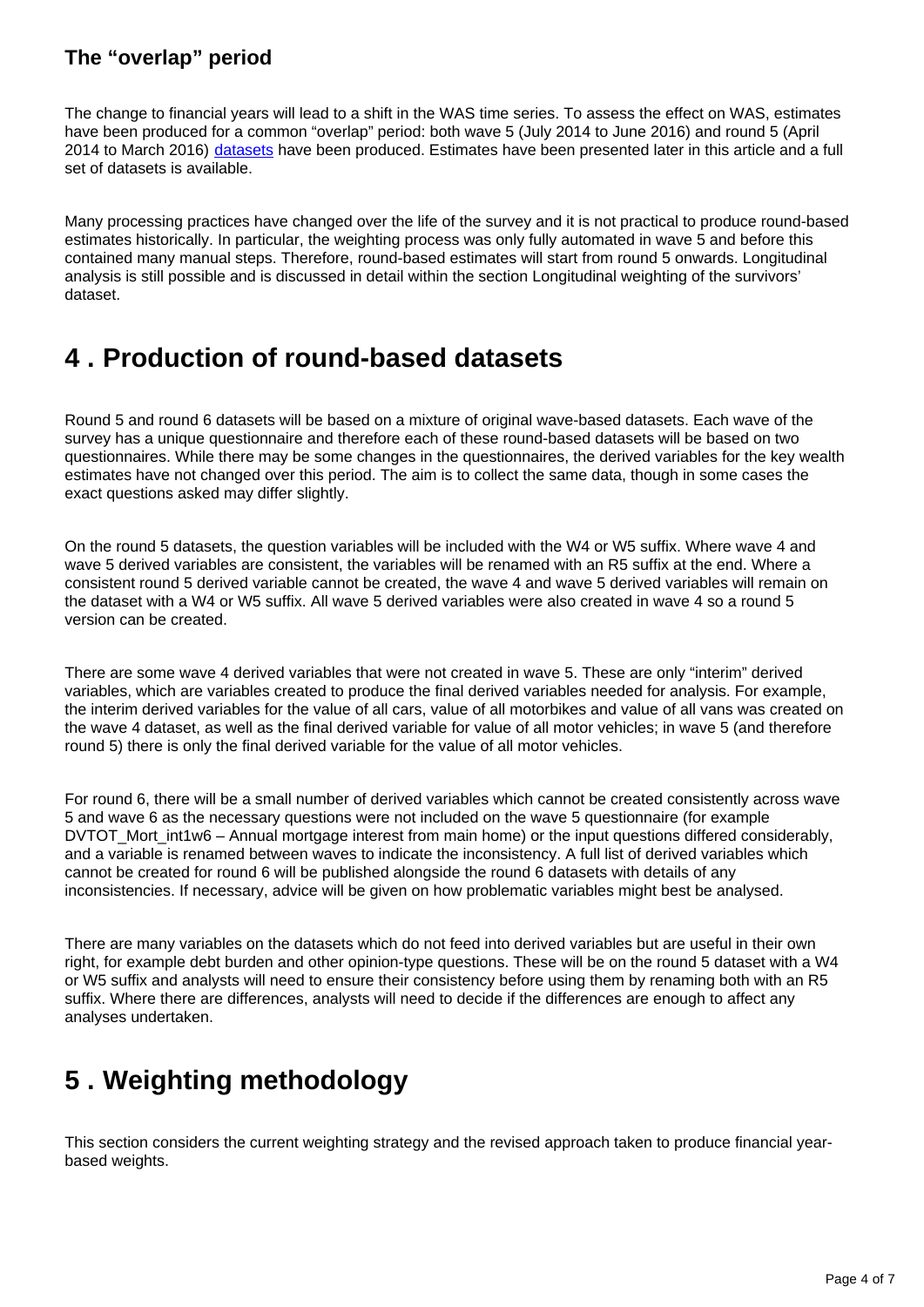## **Overview of current weighting methodology**

Currently, weights are produced for the Wealth and Assets Survey (WAS) for two purposes:

- [The Early indicators publication](https://www.ons.gov.uk/peoplepopulationandcommunity/personalandhouseholdfinances/incomeandwealth/articles/earlyindicatorestimatesfromthewealthandassetssurvey/attitudestowardssavingforretirementautomaticenrolmentintoworkplacepensionscreditcommitmentsanddebtburdenjuly2016todecember2017), where weights are calculated based on 6, 12 and 18 months of data from each wave
- the [Wealth in Great Britain publication](https://www.ons.gov.uk/peoplepopulationandcommunity/personalandhouseholdfinances/incomeandwealth/bulletins/wealthingreatbritainwave5/2014to2016), where weights are calculated for the full two years of the wave

The same basic weighting methodology is applied to both cases; the only difference is in exactly which weights are produced and the amount of data used to produce them. There are three basic types of WAS weights:

- longitudinal "survivor" weights, which are calculated for individuals who respond in every wave
- longitudinal T-1 to T weights, which are calculated for individuals responding both in the previous and the current wave
- cross-sectional weights (both at the person and household level) for cases that respond in the latest wave, with a separate weight being produced using non-proxy individual respondents

The weighting methodology is described in detail in the [Survey Methodology Bulletin \(PDF, 1.5MB\).](https://www.ons.gov.uk/file?uri=/methodology/methodologicalpublications/generalmethodology/surveymethodologybulletin/surveymethodologybulletinno.75spring2016.pdf) The basic principle is that the weights from the last wave are used as the base weights in the current wave. The way of entering the sample is also important, particularly in the cross-sectional weighting where different treatments are applied. This includes new panel members sampled for the first time, joiners to households, entry original sample members (those responding for the first time in the current wave, despite being sampled in an earlier wave), births, and re-entrants (individuals who respond in the current wave, having last responded in a wave prior to the previous wave). For both the cross-sectional and longitudinal T-1 to T weighting, the weights are calibrated separately for each panel (the WAS sample now comprises panels sampled in waves 1, 3, 4, 5 and 6 – a new cohort was not introduced in wave 2) before being combined in proportion to their effective sample size.

## **Weighting methodology for round-based weights**

### **Round 5 weights**

The starting point for calculating round 5 weights was the existing longitudinal and cross-sectional weights calculated on a wave basis. As already discussed it was not practical or feasible to reweight the entirety of WAS using the new approach, meaning that analysts will continue to use the existing wave-based weights and the corresponding wave datasets for waves 1 to 4 (July 2006 to June 2014).

The existing wave-based weights have already been adjusted for non-response and eligibility. This has been applied separately by wave, and then each wave was calibrated to relevant population totals.

To calculate round 5 weights, the existing wave-based weights have been joined so that each quarter has one eighth of the total weight. Each quarter has been calibrated separately to the mid-point of the round (the private household population total in March 2015). This approach will be applied to the cross-sectional household, person and non-proxy weights.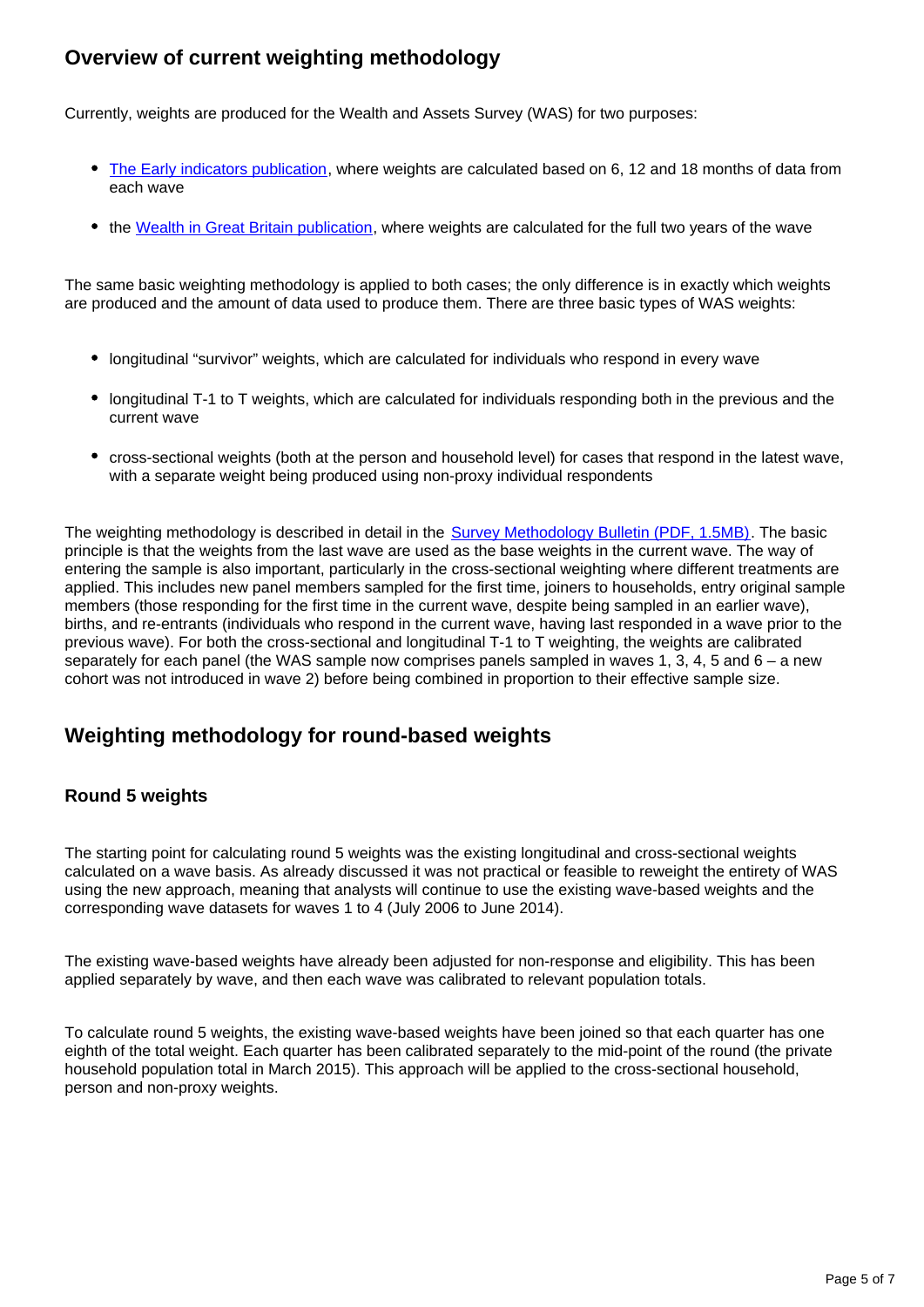### **Round 6 weights**

Round 6 represents the first round based on new data, in that a two-year version of the wave 6 weight will not exist. The round 5 weights will represent the starting point for the weighting of round 6, and the standard methodology can be applied to adjust these for attrition and eligibility based on which panel they join the sample from. By adapting the current weighting system, round 5 to round 6 longitudinal weights alongside the person, household and non-proxy, round 6 cross-sectional weights will be produced. The revised system will be able to handle round-based weights on an ongoing basis, that is, for round 7 onwards.

### **Longitudinal weighting of the survivors' dataset**

There was a conceptual challenge around how to handle the longitudinal survivor cases. The overlap between wave 1 and round 1 is shown in Figure 2.

### **Figure 2: Overlap between wave 1 and round 1**



### **Source: Office for National Statistics**

No data exist for the first quarter (April to June 2006) of round 1, as fieldwork did not begin until the start of the wave in July 2006. Following consultation with users, a decision was taken to provide round-based weights for longitudinal survivors weighted to the middle of round 2 population. This will allow the full round 2 to round T dataset to be analysed: all cases will have T-1 observations. The R2 to RT weights could be used for R1 to RT analysis, but only about seven-eighths of the full dataset could be used in the analysis.

### **Round 7 weights**

The full round 6 weights represent the last time that a round crosses a wave. From round 7 the survey will be sampled on a two-year, financial year basis and the weighting will be more straightforward. The same approach can then be applied, where we build on existing weights and calibrate to the mid-point of the period of interest. There may be further revisions to the weighting strategy from round 7, as a result of the wider requirements of the Household Financial Survey.

## <span id="page-5-0"></span>**6 . Wave 5 and round 5 estimates**

Key wealth estimates are shown in Table 1, showing the estimates for wave 4, wave 5 and round 5 along with the standard errors attached to the estimates for round 5.